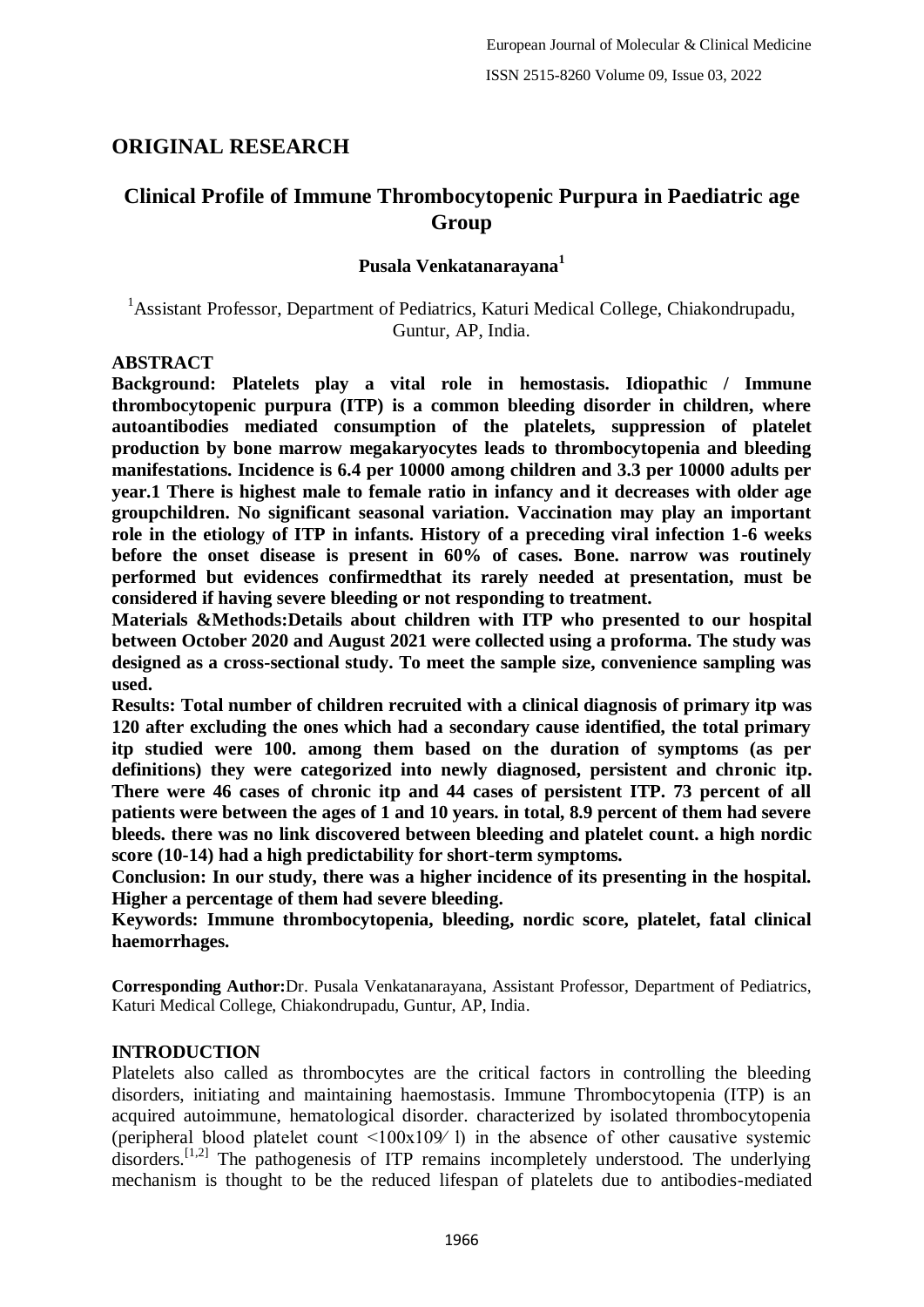accelerated destruction by the reticuloendothelial system and abnormal production by bone marrow.<sup>[2,3]</sup> Bleeding resulting from platelet disorders is characterized by bleeding into the skin and mucosal membranes and prolonged bleeding, following trauma.[4] More than 80% of diagnosed children, if left untreated, may undergo spontaneous remission with complete recovery of platelet count within 2-8 weeks.<sup>[5]</sup>Patients presenting with no bleed or mild bleed (defined as skin manifestations only, such as bruising and petechiae) are managed with observation alone irrespective of platelet count.<sup>[1]</sup> Risk of severe hemorrhage and intracranial bleed is about 3% and less than 1% respectively.<sup>[5,6]</sup> In all cases with clinically significant bleed, treatment aim to achieve adequate hemostasis and not the normal platelet count. First line drugs therapy includes oral corticosteroids (2mg/kg/day) for two weeks followed by tapering over one week or intravenous methylprednisolone (30mg/kg for 3 days) or a single dose of intravenous immunoglobulin (IVIG) (0.8-1g/kg) or intravenous Rhesus anti-D (50-75  $u\varrho$ /kg).<sup>[1]</sup> Immune thrombocytopenic purpura (ITP) is an autoimmune bleeding illness that manifests itself in children as petechiae, easy bruising, and mucosal bleeding, among other symptoms.<sup>[1]</sup> Thrombocytopenia isolated (platelet count 100,000/ul with normal white blood cell count and haemoglobin) is a condition defined by isolated thrombocytopenia.<sup>[1-3]</sup> Immune thrombocytopenia is caused by platelet antibodies, which cause platelet breakdown to occur more quickly and impede platelet synthesis. The majority of cases are classified as primary (hereinafter referred to as ITP), while the remainder are attributed to comorbid disorders (secondary ITP).

This classification implies that ITP is a clinical pathologic entity with a single aetiology. But the heterogeneity in natural history and responsiveness to therapy suggests that ITP is composed of a number of different illnesses that result in the generation of platelet autoantibodies as a result of the disease. According to findings from secondary forms (such as coexisting immunological deficiency and molecular mimicry after infection), plateletreactive antibodies are produced by a variety of processes, all of which are discussed in this paper. Platelet turnover, bleeding tendency, and response to ITP-directed therapy are all aspects that may be influenced by environmental and genetic factors.<sup>[4]</sup>

ITP can affect people of all ages, however the highest incidence occurs between the ages of 2 and 5 years. Incidence of childhood ITP is predicted to be 4.0 - 5.3 children in per 100,000 children.[2] The incidence of paediatric ITP is significantly higher than the incidence of adult ITP. There is no sex prediction in children with ITP, albeit it is more common in boys than in girls in babies and toddlers.<sup>[6]</sup>

When it comes to children, the diagnosis of ITP is primarily one of exclusion. The child is typically one to seven years old, has skin or mucosal bleeding, is generally healthy, and does not have lymphadenopathy or organomegaly at the time of the occurrence. Unusually low haemoglobin (Hb) levels, normal white blood count (WBC), and normal peripheral blood smear are found in an isolated thrombocytopenia, which is confirmed by a full blood count. Children with newly diagnosed childhood ITP can be managed in a variety of ways, including observation, the use of intravenous immunoglobulin (IVIG), steroids, and anti-D immunoglobulin, either alone or in combinationThrombopoietin, Rituximab, and/or splenectomy may be beneficial for children who develop chronic  $ITP$ .  $[7-14]$ 

This study examines the varied clinical presentations of ITP, emphasising the significant variations between acute and chronic ITP in terms of their presentation and degree of bleeding, as well as the need of early diagnosis. This study contributes to the current body of knowledge on ITP and gives useful information about the applicability of the Nordic score in predicting the likelihood of a newly diagnosed ITP progressing to chronicity and how to predict it.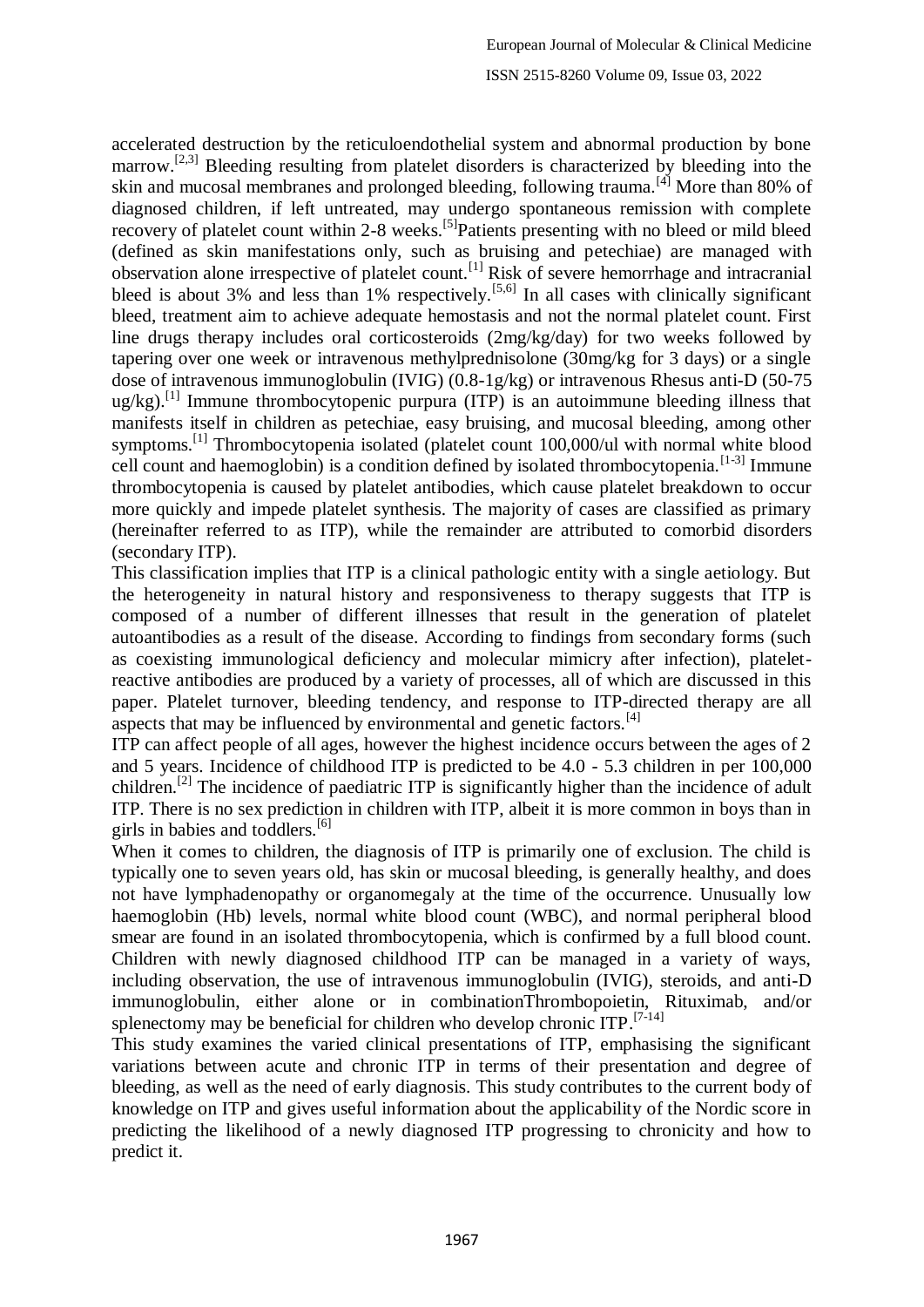## **Objectives: Primary Objective:**

- 1. To study the clinical profile of children presenting with Immune thrombocytopenic purpura.
- 2. Proportion of children presenting with moderate to severe bleeding in immune thrombocytopenic purpura at their first presentation.

#### **Secondary objectives:**

- 1. The relationship with platelet counts and severity of bleeding.
- 2. The prediction of duration of ITP based on NORDIC scoring system.

#### **MATERIALS & METHODS**

**Study period –** 2years, October2020-August2021

**Study design –** Prospective, observational study

**Study setting –** Pediatrics OPD/ wards/ PICU, Katuri Medical College, Guntur

**Inclusion criteria –** All children between 1-18 yrs with a clinical diagnosis of primaryImmune Thrombocytopenic purpura (ITP).

**Exclusion criteria-** Secondary causes of Immune thrombocytopenia as evaluated by theprimary clinician.

#### **Sampling:**

Sampling is done by convenience to meet the sample size in the study duration.The study was done on basis of convenience sampling.

All children 1-18 years of age with a clinical diagnosis of ITP made by the treating team, seen at St John's medical college hospital OPD/IPD were included in the study.

A structured proforma was used to collect data about the demographic details, clinical details of this presentation, clinical details of their first presentation, nature and severity of bleeding and relevant clinical examination and laboratory parameters. For the children newly diagnosed with ITP a special scoring system with six variables called the Nordic scoringwas done and subsequently followed up at 3 months and 6 months to look for duration of symptoms.

While children with Chronic ITP with secondary causes identified on follow up were excluded in the final analysis.

The proforma are transcribed into Microsoft Excel sheet on Windows 10 software. TheDetails analysedas per statistical description and results were generated.

#### **RESULTS**

Total number of children recruited with a clinical diagnosis of primary itp was 120 after excluding the ones which had a secondary cause identified, the total primary itp studied were 100. among them based on the duration of symptoms (as per definitions) they were categorized into newly diagnosed, persistent and chronic ITP.

#### **Table 1: Number of children in newly diagnosed, persistent and chronic ITP recruitedin the study**

| $SI$ No | Type                    | <b>Number</b> |
|---------|-------------------------|---------------|
|         | Newly diagnosed (acute) | 20            |
|         | Persistent              |               |
|         | Chronic                 |               |
|         | Secondary causes        |               |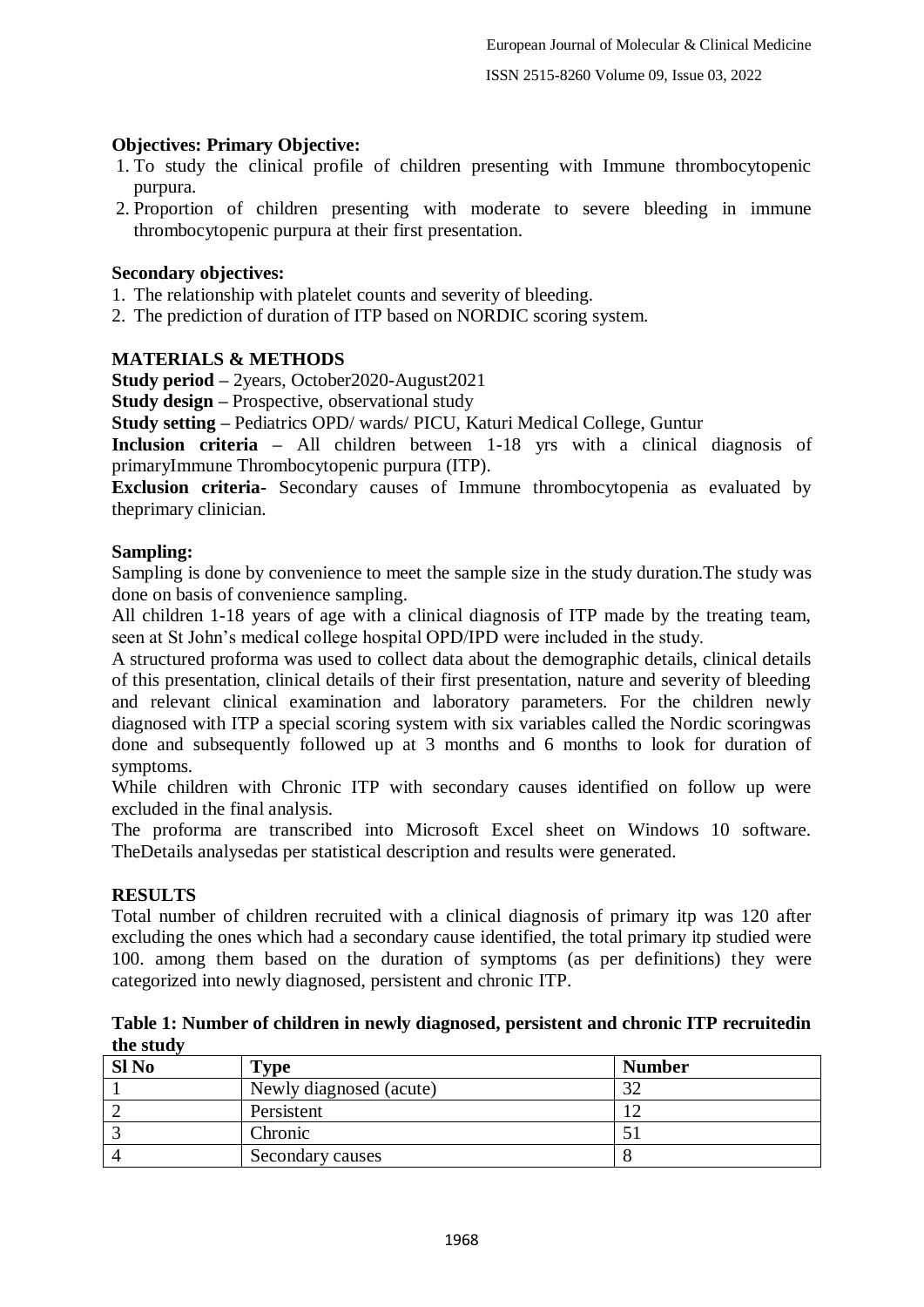# **Age Distribution in Newly Diagnosed ITP:**

Age wise Presentation of newly diagnosed ITP –

#### **Table 2: Age wise presentation in newly diagnosed ITP**

| $SI$ No | Age      | <b>Number</b> | <b>Percentage</b> |
|---------|----------|---------------|-------------------|
|         | ت−       | 10            | 50%               |
|         | $6 - 10$ |               | 28.125 %          |
|         |          |               | 21.875 %          |

## **Age Wise Distribution in Persistent ITP:**

The Children with Persistent ITP had following features:

#### **Table 3: Age wise presentation in persistent ITP**

| Sl <sub>No</sub> | Age    | <b>Number</b> | Percentage          |
|------------------|--------|---------------|---------------------|
|                  | `−.    |               | ت                   |
| ∼                | $6-10$ |               | 66.66               |
|                  | ΙV     |               | $\Omega$ 22<br>0.JJ |

## **Age Wise Presentation (During the Study Period) –**

# **SI No Age Reserve Number Percentage** 1  $\vert 1.5 \vert 12 \vert 23.52$ 2  $\begin{vmatrix} 6{\text -}10 \end{vmatrix}$  22  $\begin{vmatrix} 43.13 \end{vmatrix}$ 3  $|>10$  15  $|29.41$

#### **Table 4: Age wise presentation (during study period) of chronic ITP**

# **Age at Their First Presentation Among Chronic ITP –**

#### **Table 5: Age of first presentation of symptoms in chronic ITP children**

| Sl <sub>No</sub> | Age      | <b>Number</b> | <b>Percentage</b> |
|------------------|----------|---------------|-------------------|
|                  |          |               | 9.08              |
|                  | .-3      | ر ا           | 29.41             |
|                  | $6 - 10$ |               | 33.33             |
|                  |          |               | 23.52             |

**The Severity at Presentation Among Various Types of ITP**

# **Table 6: Severity of presentation in newly diagnosed, persistent and chronic ITP**

|          | Newly diagnosed $(\% )$ | Persistent $(\% )$ | Chronic $(\% )$ |  |  |
|----------|-------------------------|--------------------|-----------------|--|--|
| Mild     | 56.5                    | 68.4               | 46.7            |  |  |
| Moderate | 31.6                    | 222<br>44.1        | 44.2            |  |  |
| Severe   | .1.9                    | 8.9                | $9_{.1}$        |  |  |

# **The Incidence of Preceding Infections (<1m) Among Acute and Persistent ITP Was –**

**Table 7: Incidence of preceding infections (4weeks prior to onset of symptoms) in newlydiagnosed and persistent ITP children**

| <b>Preceding infection</b> | Newly diagnosed itp | Persistent itp |
|----------------------------|---------------------|----------------|
| Yes                        | ∠∪                  |                |
| No                         |                     |                |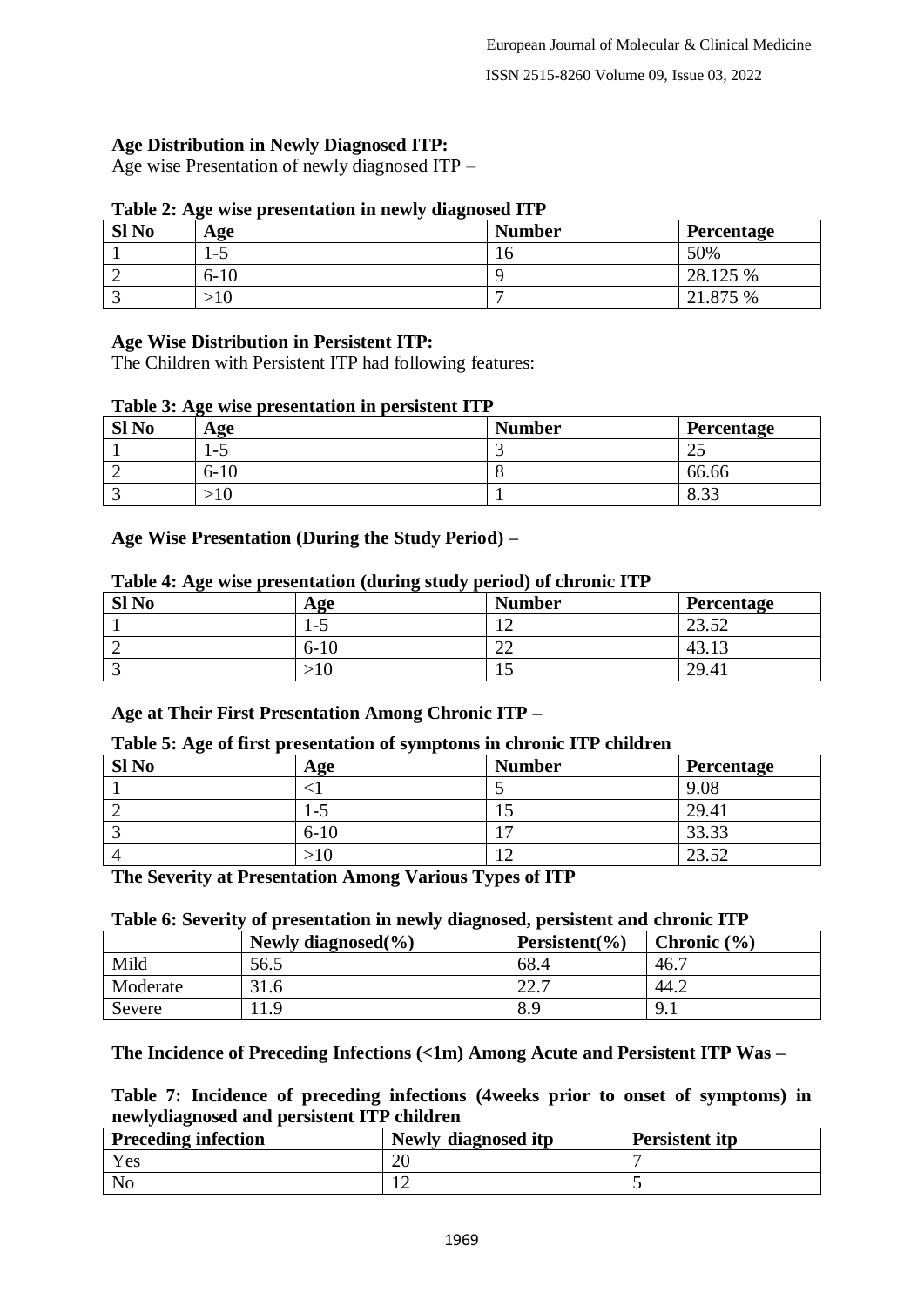## **The Various Haematological Parameters at Presentation:**

|                | Table 8: Haematological parameters at presentation in newly diagnosed, persistent |  |  |  |  |
|----------------|-----------------------------------------------------------------------------------|--|--|--|--|
| andchronic ITP |                                                                                   |  |  |  |  |

|                    | <b>Acute ITP</b> | <b>Persistent ITP</b> | <b>Chronic ITP</b> | P value |
|--------------------|------------------|-----------------------|--------------------|---------|
|                    | $(N=42)$         | $(N=12)$              | $(N=61)$           |         |
| $Hb(g/dl)^{\circ}$ | $10.2 \pm 2.1$   | $10.4 \pm 1.4$        | $11.21 \pm 1.21$   | 0.0546  |
| Total count°       | $11843 \pm 245$  | $11552 \pm 350$       | $10833 \pm 523$    | 0.1022  |
| Mean               | $14704 \pm 1551$ | $17421 \pm 1738$      | $16625 \pm 2442$   | 0.0631  |
| Platelet           |                  |                       |                    |         |
| count              |                  |                       |                    |         |

#### **The Platelet Count and Severity of Bleeding In newly Diagnosed ITP**

## **Table 9: Platelet count and severity of bleeding in newly diagnosed ITP**

| TWOICE I THREE COMILE MINE DETECTIVE OF DICCUILLE IN HEATHER WINDICOUR TILE |                     |                     |  |  |
|-----------------------------------------------------------------------------|---------------------|---------------------|--|--|
| <b>Severity</b>                                                             | Platelets <20000/dl | Platelets >20000/dl |  |  |
| Mild                                                                        | 65.8%               | 34.2 %              |  |  |
| Moderate                                                                    | 72.9 %              | 28.1 %              |  |  |
| Severe                                                                      | 39 %                | $\%$<br>61          |  |  |

There was no statistical correlation or significance  $(p= 0.3282)$ 

#### **The Platelet Count and Severity of Bleeding In persistent ITP –**

#### **Table 10: Platelet count and severity of bleeding in persistent ITP**

| <b>Severity</b> | Platelets <20000 | Platelets >20000 |
|-----------------|------------------|------------------|
| Mild            | 66.5 %           | 33.5%            |
| Moderate        | 65.2%            | 34.8%            |
| Severe          | 100%             |                  |

There is no statistically significant difference. (p- 1.000)

**The Platelet Count and Severity of Bleeding In chronic ITP –**

#### **Table 11: Platelet count and severity of bleeding in chronic ITP**

| <b>Severity</b> | Platelets <20000 | Platelets >20000 |
|-----------------|------------------|------------------|
| Mild            | 30.1 %           | 69.9 %           |
| Moderate        | 52.7 %           | 46.3 %           |
| Severe          | 71.4%            | 31 %             |

There is no statistically significant difference. (p- 0.0842)

**Nordic score: the predictive Nordic score assessed for 46 of the newly diagnosed ITP children showed the following results:**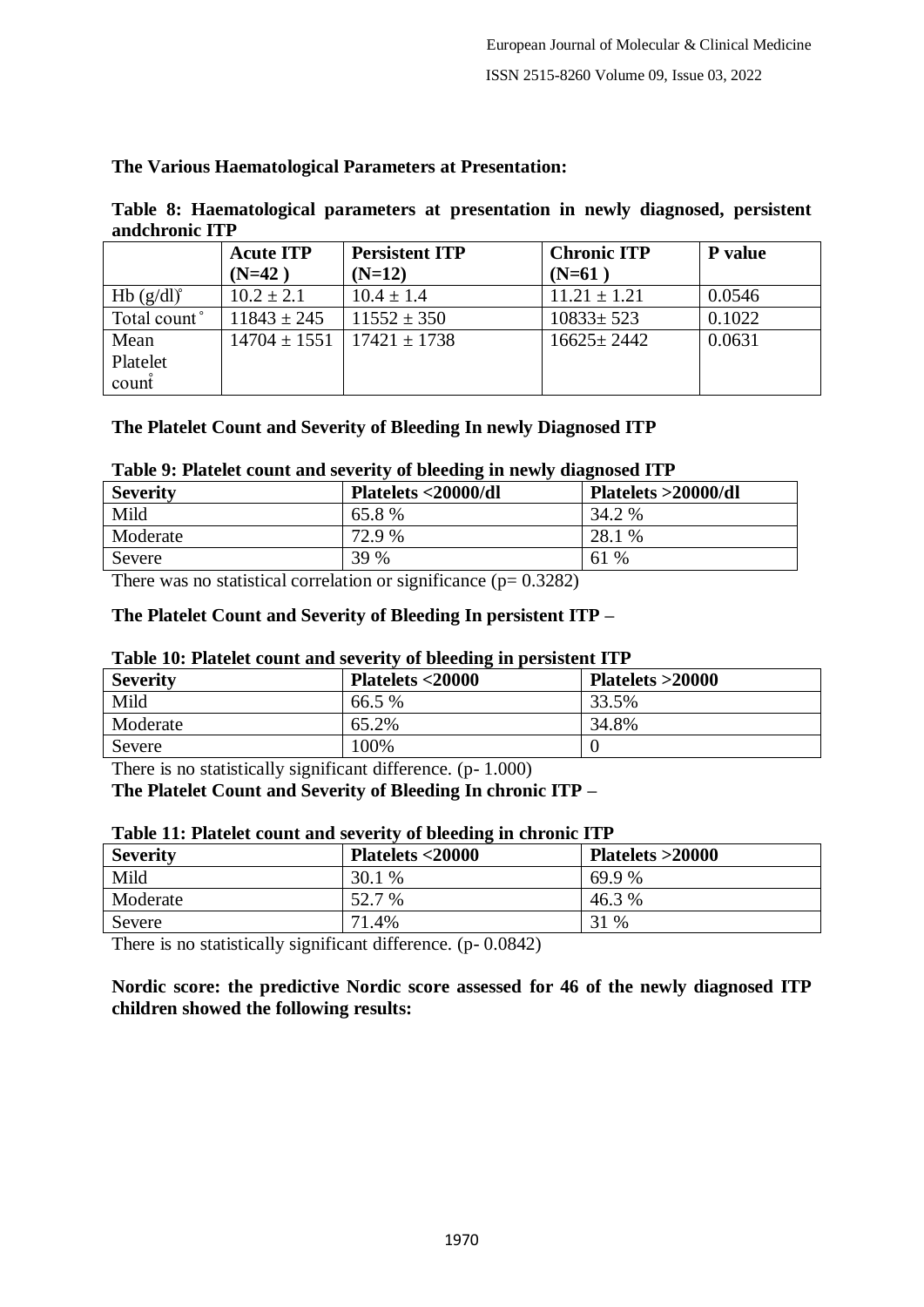

**Figure 1: NORDIC SCORING IN NEWLY DIAGNOSED ITP: a comparison of proportion of childrenwith scores of 0-4, 5-9, 10-14 versus their duration of symptomatology**

There is a statistically significant difference in the outcomes of those children with scores 0- 4versus a score of 10-14. (p- 0.0163).

## **DISCUSSION**

## **Incidence and Type of ITP –**

ITP is a common problem among paediatric population. The incidence of ITP is quoted at 4- 5.3 per 100000 children unlike in adults where the incidence is 1.6-2.6 per 100000.<sup>[9]</sup>

ITP usually presents as an acute onset illness with minor or major bleeds. It usually resolves by 6-12 weeks in most and tends to normalize by 6 months in about 85% of children. However in about 25% children it continues as symptomatic disease. The recent consensus definition accepts this as a time frame cut off to define acute, persistent and chronic disease. About 37% to 50% of chronic ITP remain symptomatic for about 4 years.[10] Similar reports of the proportion of chronic disease in children ranged between 10% and 57%.

This results in increased proportion of ITP patients presenting to a tertiary care centre in a given time frame. In our study time frame we had a total of 100 primary ITP, out of which, 32% were acute ITP, 9% remained persistent in the time frame of the study and the remaining 51% were chronic ITP presenting to our hospital. The disparity in terms of increased proportion of chronic ITP in our study period is attributed to our centre being a tertiary referral for chronic ITP children while most of the acute ITP's get managed at the primary and secondary health care level.

#### **Age of Presentation**

ITP typically presents among children between 1 to 10 years of age group, with a peak incidence between 1-3 years of age 25 percentage, 6- 10 age was 21.4 percentage, below 10 years 19.04 percentage. While in our study we had 51 % acute ITP presenting in 6 -10 age group in persistent ITP, 25 percentage in the 1- 5 age group, 66.6 per cent in 6-10 age group, 29.41 per cent in below 10 years.

[Table 5] Age of first presentation of symptoms in chronic ITP children shown 9.08 percentage below 1 year, 29.41 percentage between 1 to 5 year, 39.13 percentage in below 10 years. In a study of 2021 children who had acute ITP, the mean age at presentation was 5.7 years,[11] similar to our study.Although acute ITP may be diagnosed in children of any age, adolescents are more likely to have cITP. In our subset of children with cITP the mean age at presentation was 8 years.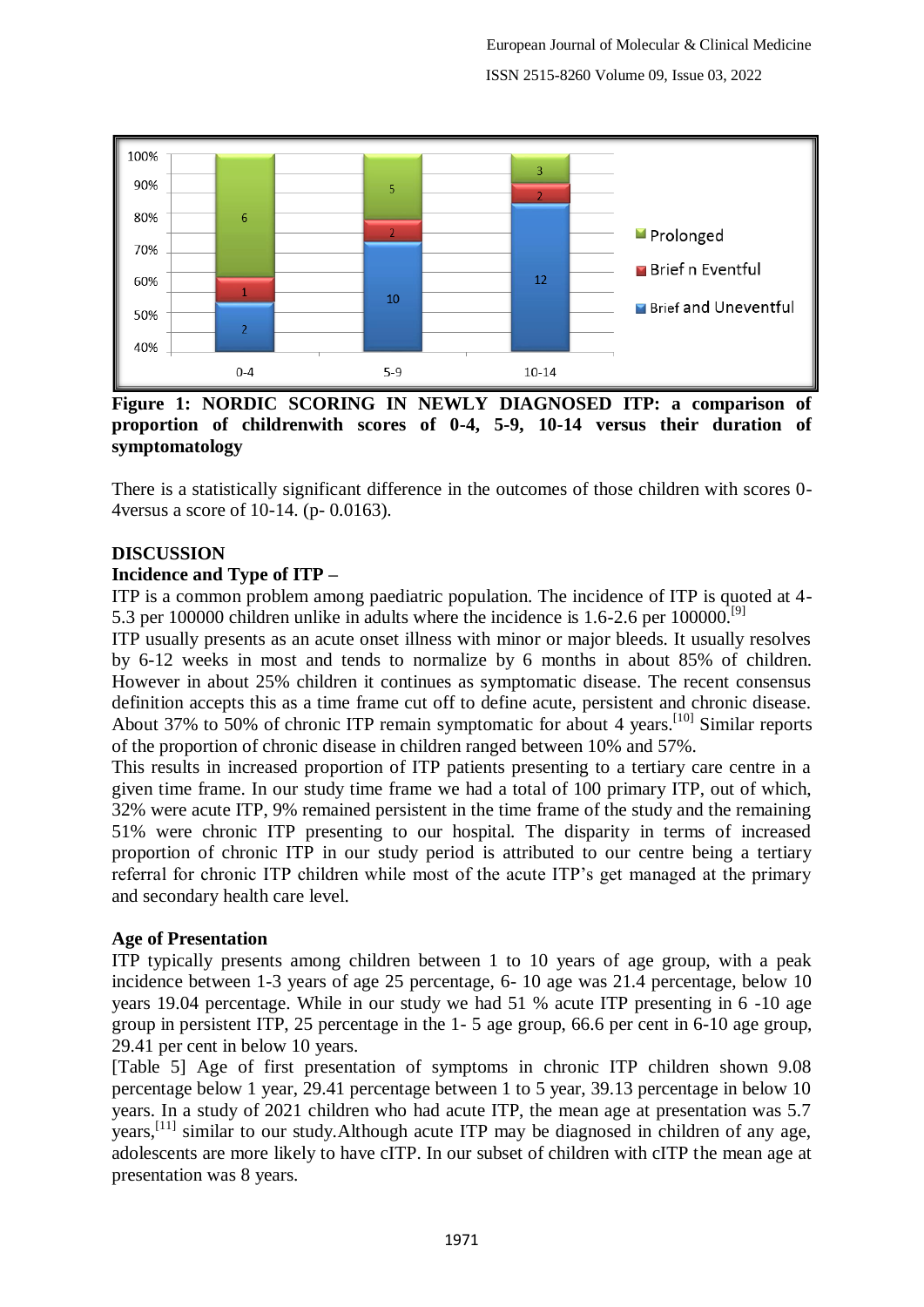# **Sex Distribution**

There is no sex predilection among children with ITP, even though among infants there are more boysthan girls presenting with  $ITP$ .<sup>[12]</sup> In some cohorts, there is a slight predilection to boys across age groups among acute ITP. Kalim et al in 2005 reported similar distribution among children with acute ITP. The ratio decreases with increasing age. In our study we had more boys than girls among acute and persistent ITP, and more girls among chronic ITP. Hence, although in children ITP is seen equally in males and females, in adults, ITP is seen predominantly in females by a 1.2:1 ratio. In our cohort of children with cITP, slight female preponderance was observed in consistent with a study done by AH Shaban et al. in Iraq.<sup>[13]</sup>This may emphasize the fact that female gender has higher chance of chronicity.

# **Sites of Clinical Bleeding at Presentation**

The commonest bleeds among all types of ITP reported from various studies are skin bleeds. In our study it was found over 90% of acute, persistent and chronic ITP had skin bleeds.

While in a study that discussed about the presentation of 60 children presenting with chronicITP, 70% of them have had skin bleeds.<sup>[13]</sup>

With regards to various sites of bleeding manifestations other than skin bleeds, in our study the acute ITP presentation included 20% Epistaxis, and 20% gingival bleeding, and 4% with hematuria and 5% menorrhagia ,4% with malena, and 1.5% IC bleed. While among the persistent ITP children 92% had skin bleeds, 23% had Epistaxis, 23% had gum bleeds, 7.6% with menorrhagia and none with malena, hematuria, Intra cranial or subconjunctival bleed. In Chronic ITP presentation it included 91% with skin bleeds, 30% with gingival bleeding, 11% with Epistaxis, 7.6% hematuria, 2.5 % each of malena and menorrhagia. 3.7% IC bleed and 2.5% sub conjunctival bleeds. A similar observation was made by Qiu- Xia Fan et al in their study where skin bleeds was 84 and 88%,<sup>[14]</sup> epistaxis 24 and 23%, gingival bleeding in 34% and 5%, malena in 6.5 and 6% of acute and chronic ITP respectively.

# **Severity of Bleeding –**

Severe bleeding is that involving severe episodes which warrant hospitalization with or without transfusions.<sup>[3]</sup> Neunert in 2008 published data on 1100 children with ITP. Out of the 863 evaluable children, 77% have had mild clinical bleeds, 20% have had moderate and the rest 3% have had severe bleeds. In our study the overall children with mild bleeding were 58% (57%, 69%, 48% in acute, persistent and chronic ITP respectively), moderate bleeding were 33% (33%, 23%, 43% acute, persistent and chronic ITP) and a higher percent of children presenting with severe bleeds with overall incidence of 8.6% with the distribution of 9.3% of acute, 7.7% of persistent and 8.9% of chronic presenting with severe form of bleeding. This higher proportion of severe bleeding among children as compared to literature could have been because of the tertiary referral nature of our set up.<sup>[15]</sup>

Overall, the quality of reporting of bleeding in ITP was low in the majority of ITP studies because theyreported bleeding by its presence or absence only, by its anatomical site only, or without clear definitions of severity grades.

# **ICH IN ITP**

Intracranial bleeding is considered a major complication of ITP. There are various estimates of the incidence of ICH in ITP. The fear if ICH is the commonest reason for admission among the children with ITP, the majority of ICH events do not occur during the first few days after diagnosis but later in the course of the disease.<sup>[16]</sup> The risk of ICH was 0.9% in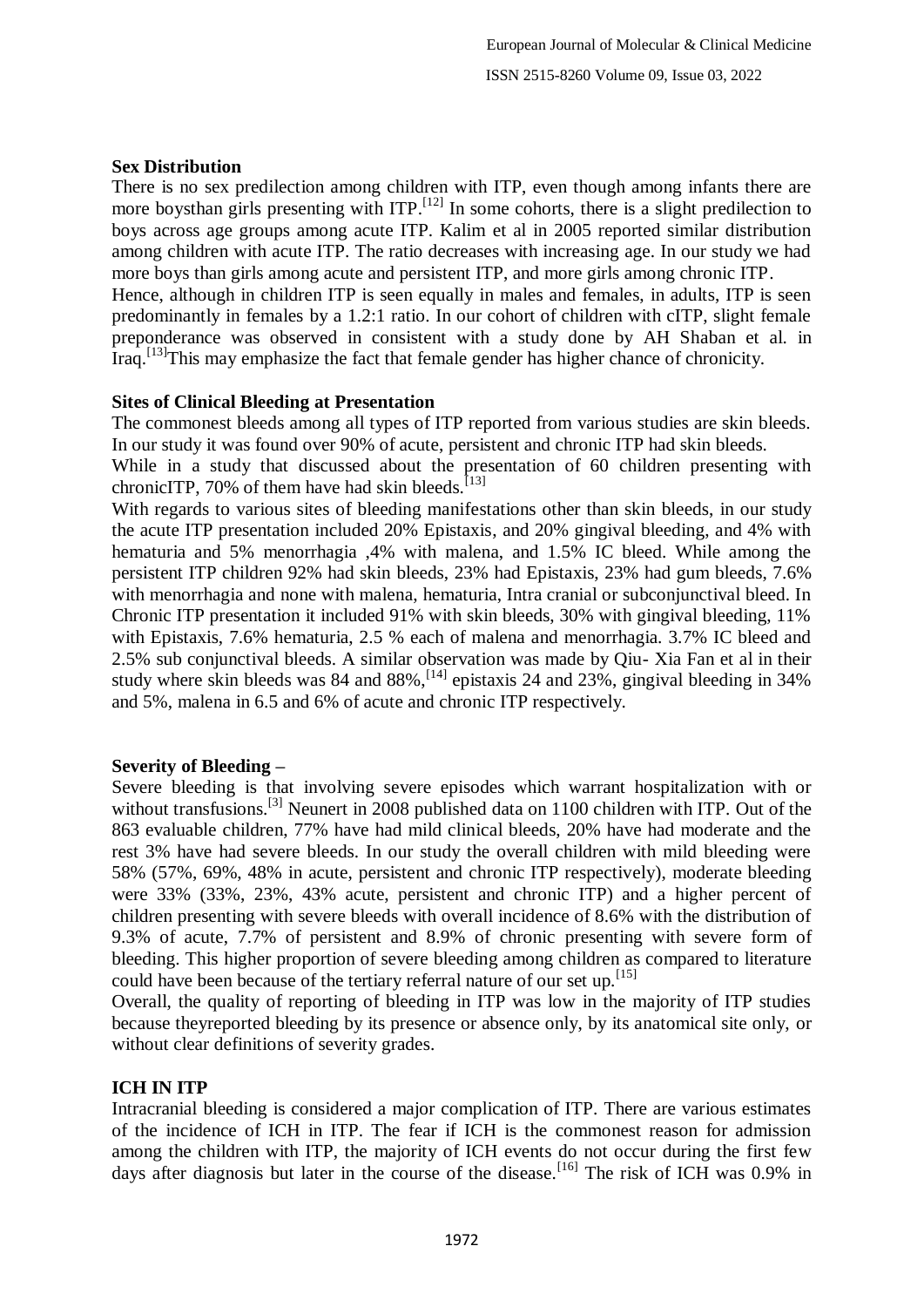another series of 1693 children in a comparative prospective study including 2540 newly diagnosed children with ITP. In our cohort we had 3 children with proven ICH. The incidence is at 1.8% and 3.7% of acute and chronic ITP. This figure, however, is an overestimation, reflecting thatas we are a tertiary care centre therefore it's likely that the most severe cases present here. Whatever the true incidence of ICH in children who have acute ITP, there is no doubt that this event is a fatal complication in this benign childhood disorder. Similarly, Arya et al. from India reported intracranial haemorrhage in 8 cases (3.3%); 6 of these children had chronic ITP at the time of presentation with intracranial haemorrhage.<sup>[17]</sup>

## **Preceeding Infection**

There is a prior history of infection present in about 60% of paediatric cases of ITP (18). Naureen Mushtaq, in his 10 years experience in a tertiary care hospital also looked into the common precipitating infections which included Acute Gastroenteritis in 14.7%, Upper Respiratory Tract Infections in17.9%, Fever in 24.2%, and Chicken Pox in 3.2% accounting for the overall 35% ITP with preceeding illnesses. While in our study the overall estimate was 66.66 % newly diagnosed ITP and 16.66 % of persistent ITP had a preceeding illness. However, a similar data in the chronic ITP cohort could not be established due to recall bias. In conclusion, further attention to ITP-specific bleeding measurement in clinical trials is needed to improve standardization of this important outcome for patients.

# **CHRONIC ITP:**

About 10–20% of children will fail to remit over six months (chronic ITP). However, we have had 9.1% of the total ITP children in the chronic category while 46.7 and 44.2 were mild, moderate categeory. And as stated before this is more likely in older children, especially adolescent girls. Underlying diseases may be present (for example, systemic lupus erythematosus) and should be sought.

About 7 of the chronic ITP's when followed up during the study period were excluded from the study as they turned out to be SLE. While the rest of them on Long term follow up of children with chronic ITP have shown that remissions continue to occur over a prolonged period. One similar study shows that remissions continue even 10 years after diagnosis with apredicted spontaneous remission rate 61% after 15 years and 63% remission in another series.<sup>[19]</sup> Many individuals who do not remit, nevertheless run a chronic course with moderate rather than severe thrombocytopenia (by platelet count) and no significant symptoms. Similar findings were seen in Bolton-magg's ITP study.<sup>[20]</sup>

# **Role of Bone Marrow Investigation in ITP:**

There is a consensus that bone marrow aspiration is not necessary for children who have newly diagnosed typical ITP. The result of the retrospective study of bone marrow aspirates performed in children who have suspected acute ITP showed no signs of leukaemia in case of typical lab feature of ITP. A similar observation was made in our study. Hence, a bone marrow examination therefore shouldnot be considered mandatory in typical cases of childhood acuteITP, unless with atypical features defined as those who have prolonged fever, bone pains and unexplained anaemia, neutropenia or macrocytosis,lymphadenopathy, hepatospleenomegaly. Certainly, the diagnosis should be questioned, particularly in those children who fail to respond and will therefore need a bone marrow for evaluation of the diagnosis. Similar consensus was drawn in another study.<sup>[21]</sup>

However, based on the ITP review article on future advances it has been argued that In resource-poor countries like India, the accuracy of automated cell counters is not uniformly reliable and hence a low threshold is required for assessing the marrow.<sup>[22]</sup>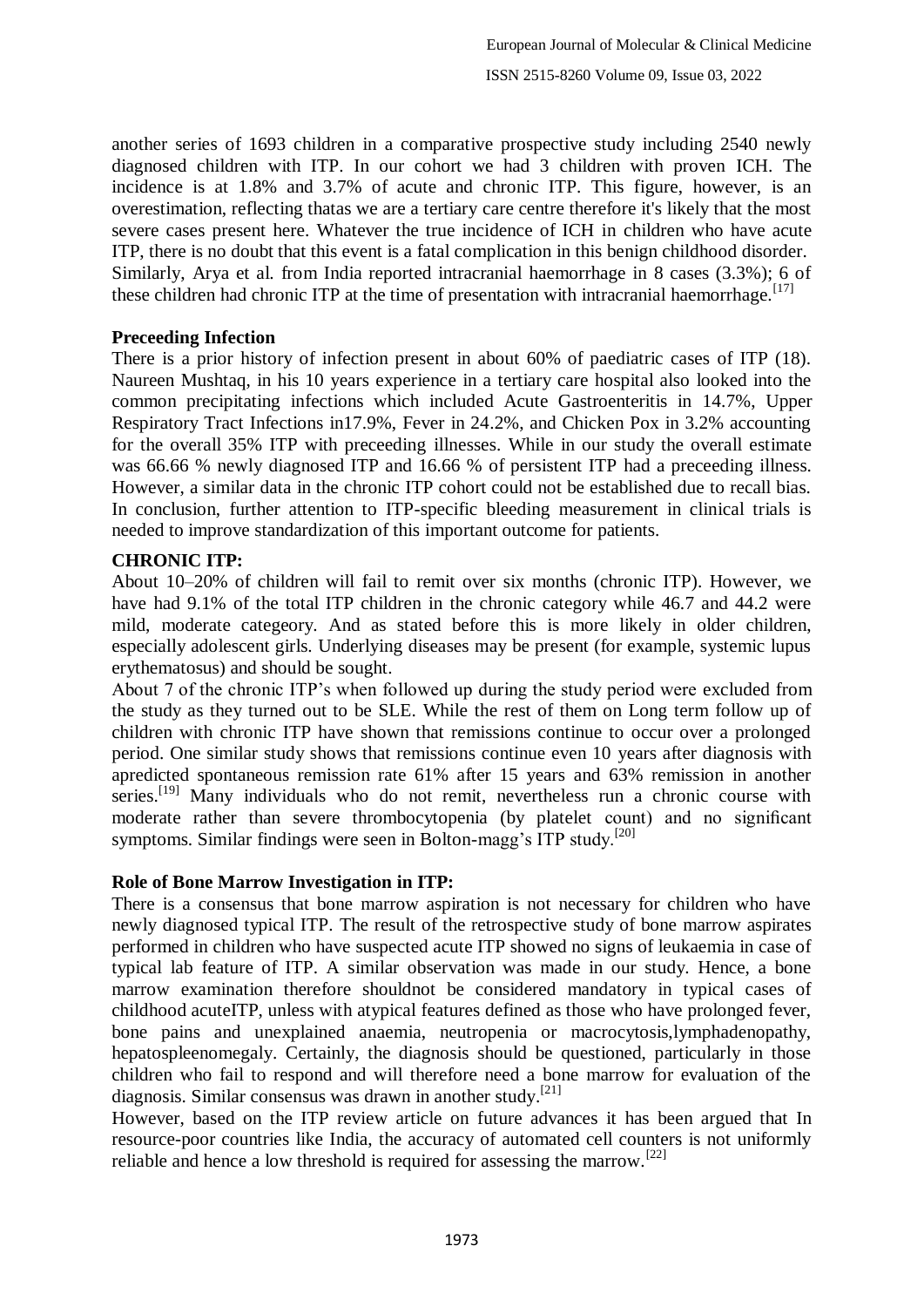# **NORDIC SCORE:**

As mentioned earlier a scoring system named NORDIC SCORE was designed by Edslev et al,<sup>[8]</sup> in 2007 after his study in a cohort of ITP children from the Nordic countries. The same scoring with six simple variables used to predict the duration of symptoms was subsequently applied by Yakobovich et al in 2013 in a cohort of newly diagnosed ITP children in Isreal and found out that age <10 years and acute onset with duration of symptoms<2weeks were the best predictors of shorter duration of symptoms.

Subsequently, in a study published in 2013, author Shoushana Revel-Vilik noted that a high Nordic score of 10-14 associated with 71% rapid recovery and 21% rapid recovery with low score.<sup>[23]</sup> Similar to the above mentioned studies, our cohort of newly diagnosed ITP when scored at admission and subsequently followed up, also showed 75% of rapid recovery with high Nordic scores and 25% with low Nordic scores. This difference in the proportion of outcomesbetween high and low Nordic scores was statistically significant among children with acute ITP.

# **Strengths of the study:**

- Since the study was done in a tertiary care referral centre the incidence of the study was higher than most population based cohorts.
- The total number of children included met the large sample size intended to study the severity of clinical bleeding.
- The number of children were equally distributed between acute and chronic making the study of characteristics unique to this cohort.
- This is the first study from this country which studied about the relevance ofNORDIC score in predicting the duration of symptoms in acute ITP.

# **Limitations of the study:**

- It was a prospective cross sectional study where the response to treatment oroutcomes could not be analyzed.
- NORDIC score could not be matched to their outcomes in about 9% of acute ITP due to loss to follow up.
- It is a single centre study making the presentations and outcomes are not valid to general population.

# **CONCLUSION**

In conclusion, ITP is a common cause of thrombocytopenia in children. Children between the ages of 1 and 10 years old are most typically affected, with an equal number of boys and girls affected. Clinical profiles of acute and chronic ITP in our study were comparable to those found in previous Indian and international investigations. Children with serious bleeds were found to be overrepresented in our sample, which may be due to the fact that the research centre is an outpatient referral tertiary care facility. Among patients with acute and persistent ITP, there was no statistically significant relationship between platelet count and severity of bleeding. However, in chronic ITP with lower platelet counts, there was a trend toward greater severe bleeds.To determine the duration of symptoms associated with acute ITP, the Nordic score may be beneficial; however, larger sample size is required to reach this conclusion.

# **Acknowledgment**

The author is thankful to Department of Paediatrics for providing all the facilities to carry out this work.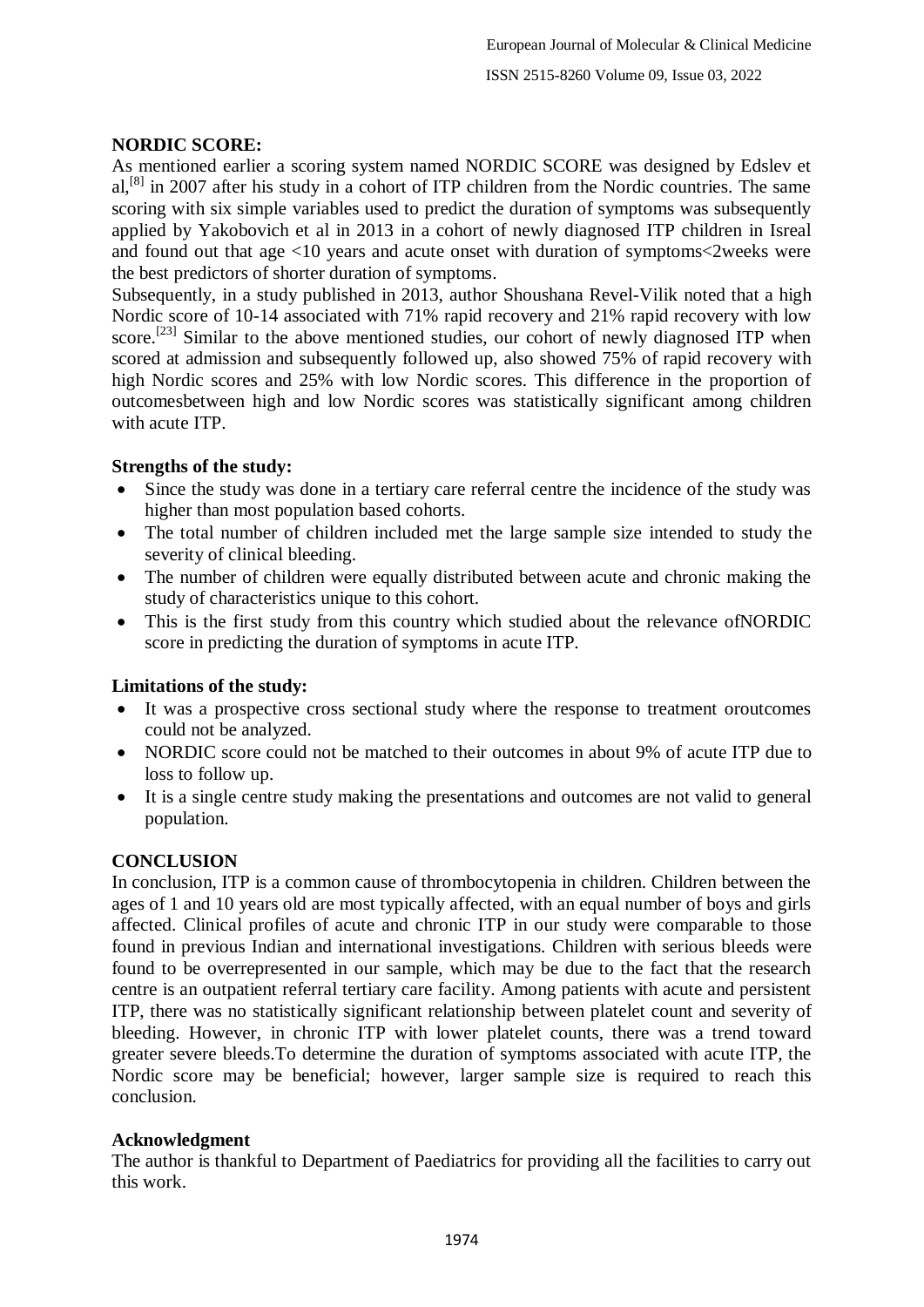# **REFERENCES**

- 1. Sandoval C, Visintainer P, Ozkaynak MF, Tugal O, Jayabose S. Clinical features and treatment outcomes of 79 infants with immune thrombocytopenic purpura. Pediatric Blood &Cancer. 2004;42(1): 109-12.
- 2. Kühne T, Imbach P, Bolton-Maggs PH, Berchtold W, Blanchette V, Buchanan GR. Newlydiagnosed idiopathic thrombocytopenic purpura in childhood: an observational study. The lancet. 2001;358(9299):2122-5.
- 3. Bolton-Maggs P, Moon I. Assessment of UK practice for management of acute childhood idiopathic thrombocytopenic purpura against published guidelines. The Lancet. 1997;350(9078):620-
- 4. Douglas B. Cines, James B. Bussel, Howard A. Liebman and Eline T. Luning Prak. The ITP syndrome: pathogenic and clinical diversity. Blood. 2009 113: 6511-6521.
- 5. Lo C, Wong W, Glader B, Jeng M. Immune Thrombocytopenia in Children Less Than 1 Year of Age: A Singleinstitution 10-year Experience. Journal of pediatric hematology oncology. 2013; 35 (5):406-8.
- 6. Sutor AH, Harms A and Kaufinel A. Acute thrombocytopenia (ITP)in childhood: retrospective and prospective survey in Germany. Semin Thromb hemost 2001; 200: 243 - 267.
- 7. Rodeghiero F, Stasi R, Gernsheimer T. Standardization of terminology, definitions and outcome criteria in immune thrombocytopenic purpura of adults and children: report from an international working group. Blood 2009;113(11):238693
- 8. Bussel JB, Buchanan GR, Nugent DJ et al. A randomized double –blind study of romiplostim to determine its safety and efficacy in children with immune thrombocytopenia. Blood 2011,118: 28-36.
- 9. Bolton-Maggas PHB. Severe bleeding in idiopathic thrombocytopenic purpura. J PediatrHematol Oncol 2003; 25:S47-S52.
- 10. Belletrutti M, Ali k, Barnard D. Chronic Immune Thrombocytopenic Purpura in Children. A Survey of the Canadian Experience. J Pediatr Hematol Oncol 2007; 29: 95- 100.
- 11. Kuhne T, Buchanan GR, Zimmerman S. A prospective comparative study of 2540 infantsand children with newly diagnosed idiopathic thrombocytopenic purpura (ITP) from the Intercontinental childhood ITP Study Group. J Pediatr 2003; 143: 605-8.
- 12. Yong M, Schoonen WM, Li L. Epidemiology of pediatric immune thrombocytopenia in the general practice research database. Br J Haematol 2010;149: 855-864.
- 13. Ahmed H S, Mazin F H, Hasanein H W, MajeedAbed Salma A H. chronic ITP in children in 60 patients Pediatric Hematology Oncology Journal Volume 1, Issue 1, May 2016, Pages 9-12
- 14. Qiu-Xia Fan, Chun-Mei Wang, Shu-Xia Chen, Xin-Guang Liu And Bo Han Immune Thrombocytopenic Purpura in Children of Eastern Henan Province, China. Indian Pediatrics. Volume 53, November 15, 2016.
- 15. Neunert C, N. Noroozi, G. Norman, G. R. Buchanan, J. Goy, I. Nazi, J. G. Kelton, And Arnold DM Severe Bleeding Events In Adults And Children With Primary Immune Thrombocytopenia: A Systematic Review. J Thromb Haemost. 2015; 13(3): 457–464.
- 16. Butros LJ, Bussel JB. Intracranial hemorrhage in immune thrombocytopenic purpura: a retrospective analysis. J Pediatr Hematol Oncol 2003;25:660-4
- 17. Arya LS. Spontaneous intracranial hemorrhage in children with immune thrombocytopenic purpura. Indian pediatrics, 2002, 39:468–72.